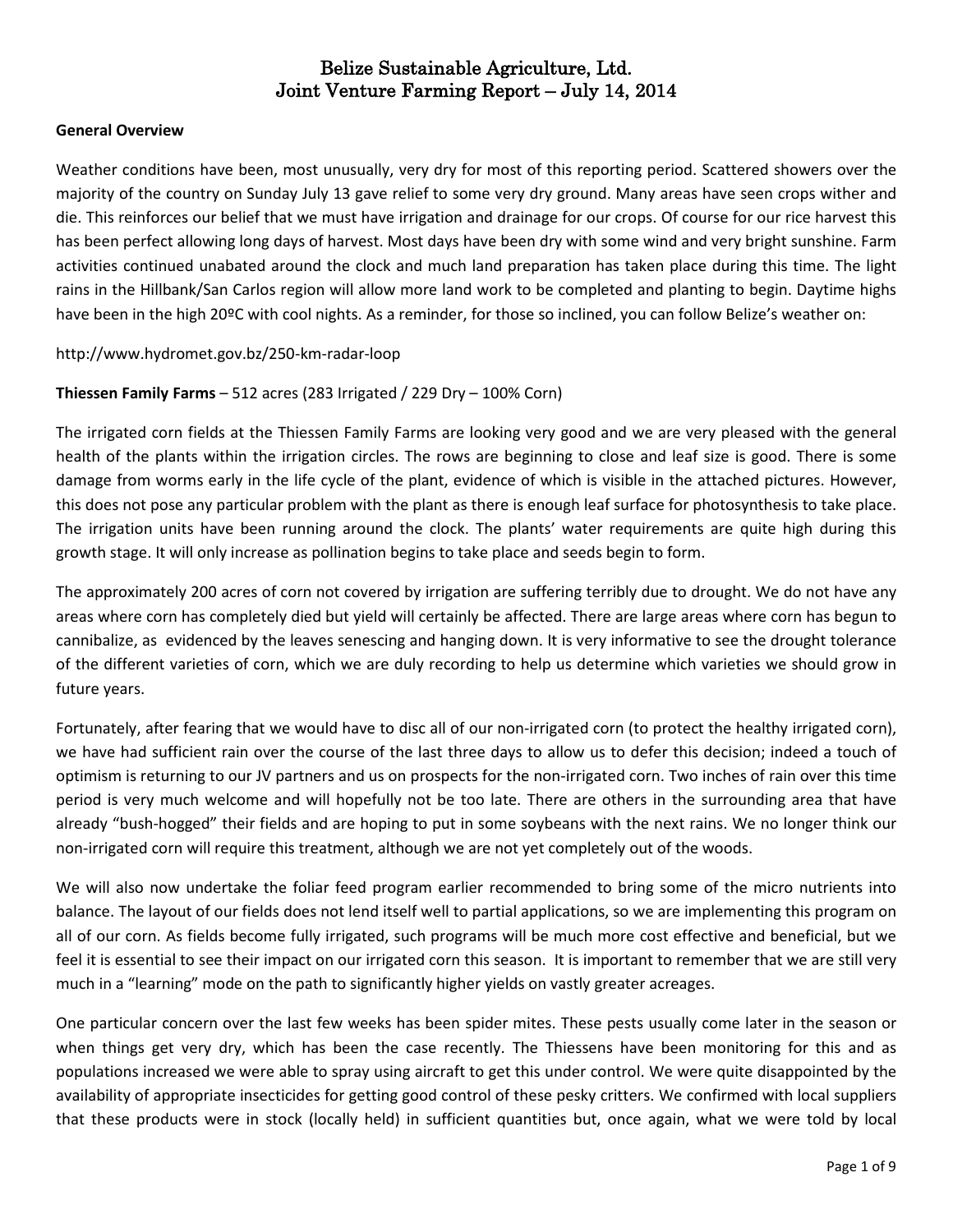dealers did not prove to be true! This is an area where our JV partners rely on us and we clearly need to adopt a "buy and hold" strategy for these key insecticides. While we addressed the problem, once again it was necessary to scramble!

The Thiessens are monitoring for worms throughout the growing season. This next major pest usually comes at "silk stage", which is right after tasseling when pollination begins to take place. The worms enters through the silk into the cob and can do considerable damage to the developing kernels. Monitoring for these is difficult as there is little evidence of their presence so vigilance is key. We have now assured ouselves that sufficient pesticides for this are in stock!

We are beginning to see differences in our trials section of the field. The most obvious being where black castings were used. This corn has proven to be considerably more drought resistant. Three weeks earlier when leaf tissue samples were done there was no identifiable differences in our tests. However, as seen in the picture the difference in color at 5 week stage is stark. It will continue to be a point of interest now that we have received some rain. The other trials, besides population, are not nearly as noticeable or maybe even imperceptible. We will continue to look for differences and advantages as the crop progresses.

Lastly, the recent rain will allow us to proceed with granular fertilizer applications, now necesssary on all our fields. This was delayed as the ground was parched and the plants would have received no benefit from such an application.



Irrigated Corn: Strong and healthy – (July 12,2014)



Non Irrigated vs Irrigated in back (July 12, 2014)



Non Irrigated Corn (Pioneer): Suffering! (July 12,2014)



Late planted corn: Worm casting on right (July 12, 2014)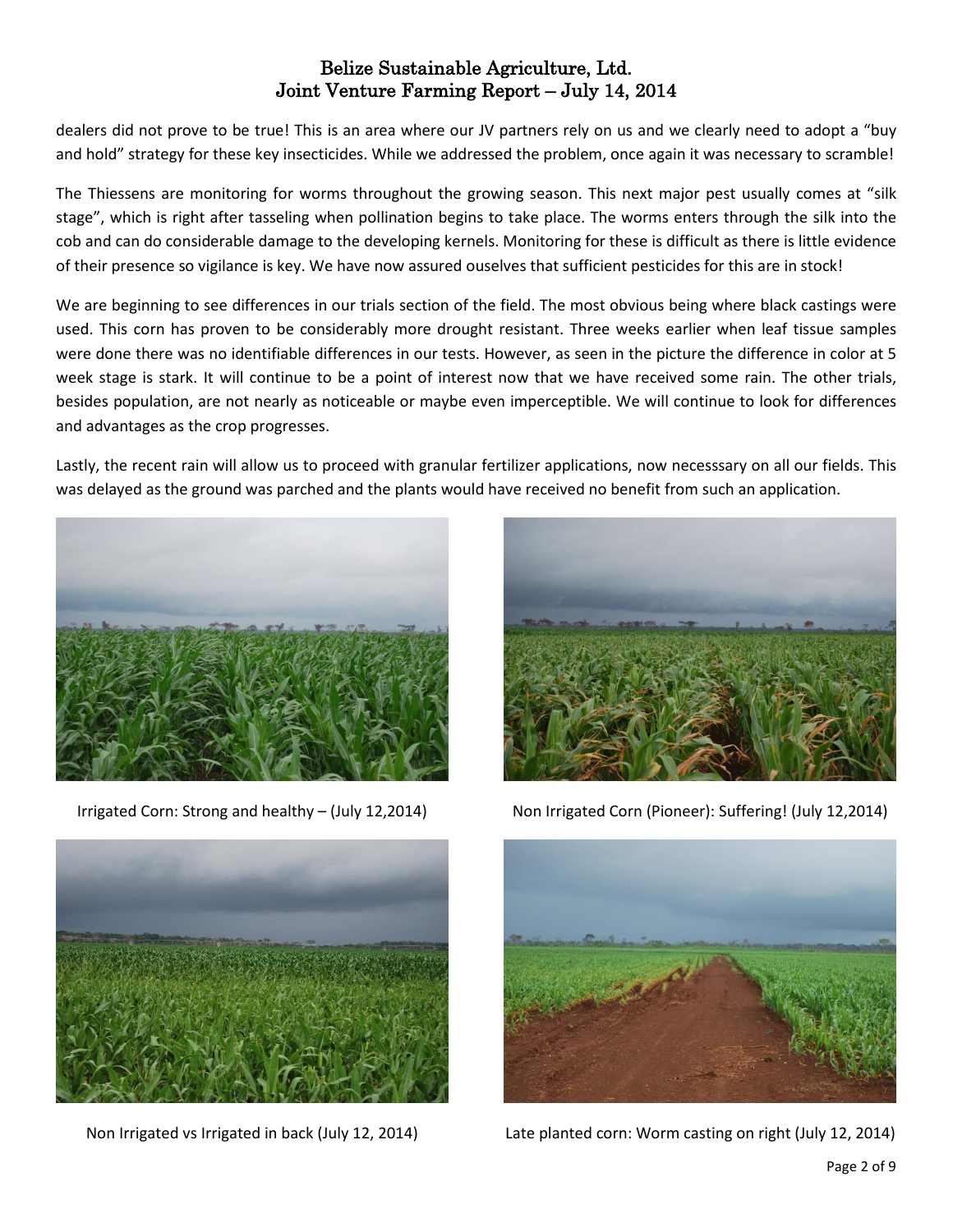**Neufeld Family Farms** – 336 acres total (100 acres black eyed beans - 0 % Irrigated / 236 acres Rice – 100 % irrigated)

#### **Rice**

Jacob was able to harvest the majority of his rice on time. There is a small 27 acre field (#220) that remains to be harvested (since completed). This is the piece that he replanted due to poor seed vigor, which therefore has a later growth cycle . It is ready to harvest and will be completed as soon as he is able to get into the fields because of rain showers off and on. Jacob was able to learn quickly how he could best harvest using his equipment without plugging it and have the painstaking task of cleaning it out!

Jacob began his rice harvest as scheduled on June 23rd and finished July 4th. His rice moisture ranged from 21-23%, with a bushel weight that is considerably underweight at 40-41lbs. Well finished rice should weigh 44lbs per bushel so this is an almost 7% shortfall. This low grain weight can be attributed to several factors;

- trash in sample used for test weight
- kernels not filling adequately due to lack of nutrients during grain fill resulting in small kernels (likely cause)
- excessive hull thickness due to the above lack of nutrients

This is obviously somewhat of a disappointment. It has been our observation that foliar applications during and after panicle emergence help to mitigate considerably these low test weights. Jacob's reluctance to use these products likely contributed to these below target results. The greatest elemental plant requirement at this stage of growth is potassium. This nutrient helps the other nutrients to move within the plant helping to fill the grain. There are also a fair number of empty kernels which are removed as part of the threshing process. This seems to be a fairly common occurrence throughout the region this year but surprisingly absent from Marlon's fields. Marlon is the only farmer in the area who has embraced foliar feeding wholeheartedly. Also contributing to the above challenges is the relative lateness of the crop. Rice planted early in the season does not suffer from as much heat during pollination and develops fuller kernels.

In light of the above, it is not surprising that Jacobs yields are likely to be disappointing. As Jacob did not weigh his loads after harvesting and before dumping into silos for drying and storage, we can currently only use his best estimate for weight from his 209 acres already harvested, which is 615 tons. This is an average of just over 6,000 lbs per acre, and we had hoped for a yield close to 7,000lbs. A small amount of this rice is destined for milling this week. This is when it will become clearly evident what the quality of the rice really is.

#### **Marlon Dyck –** 420 acres (Rice 100 % irrigated)

Marlon began his rice harvest on July 7th. By this time a significant portion of his fields 211-213 had lodged. The rice really seemed somewhat green and the moisture was still a bit high at 23%. Despite these drawbacks we made the decision to go ahead and begin harvest. The lodged crop had laid down quite badly due to a few quick showers as well as duck trampling (next year we will be much more aggressive in dealing with these pesky critters). The rationale being that waiting longer was only going to cost even more in losses from not being able to pick up the fallen rice. As it turns out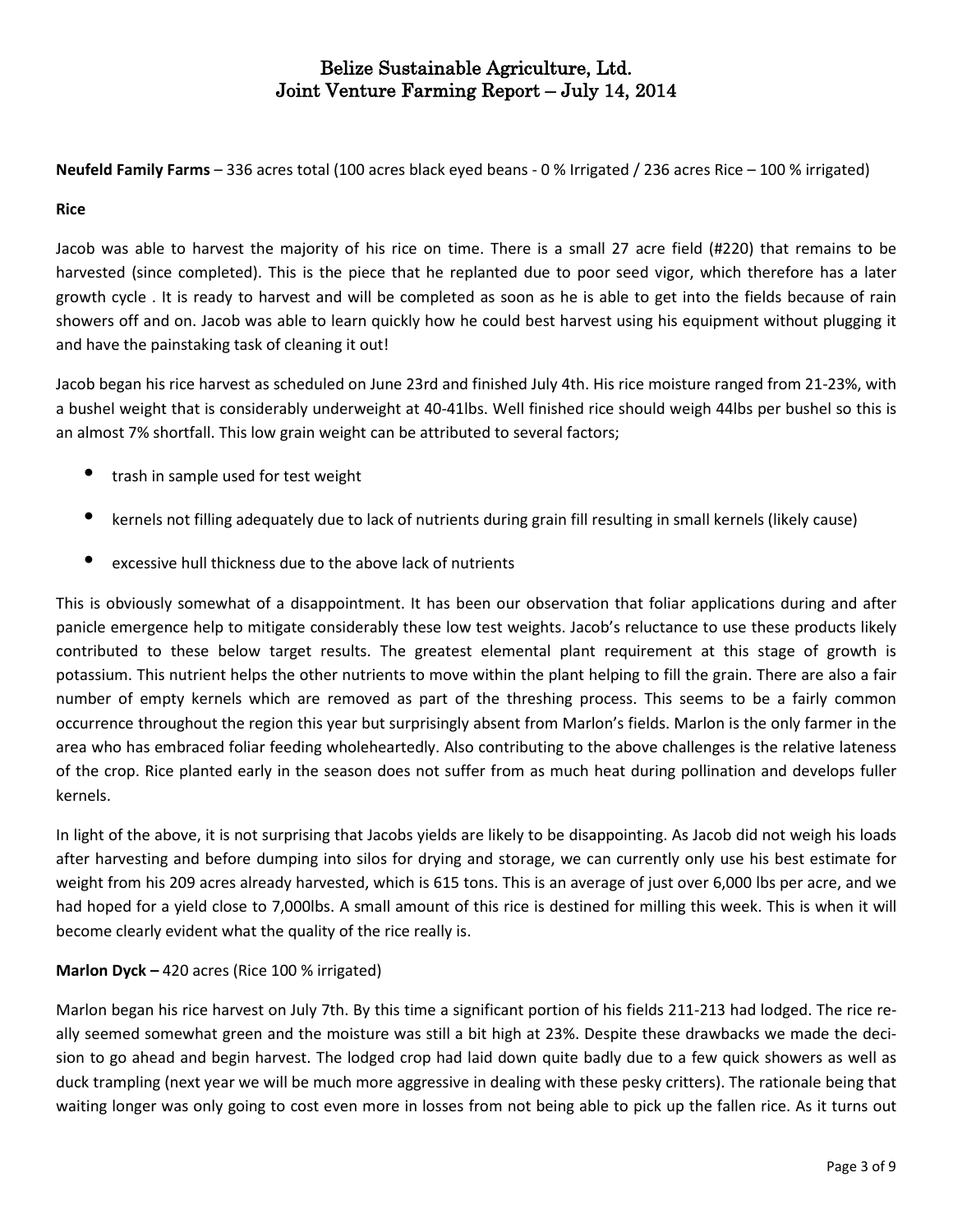this decision was certainly the correct one and should probably have been made a few days earlier. The amount of rice that was unrecoverable in parts of the field was quite staggering.

These fields suffered from the beginning with poor plant population, less than ideal vigor, large areas with extremely high water levels due to poor leveling resulting in algae growth and later with lodging and ducks. Unfortunately the loss due to lodging is likely the greatest. The weight of the panicles was simply too much and of course this caused it to lay even flatter.

But there is also some very good news; the rice from fields 211-213 is milling very nicely! The merchant that purchased this grain from the fields began drying it immediately. On Friday July 11th he began to mill this rice, which had been harvested just a few days prior; this is virtually unheard of. The drying time frequently takes 3-4 weeks to bring down the internal moisture of the kernel out so it can be polished to appear crystalline instead of smearing as it is processed and polished. The quality of this rice is far superior to what our buyer is used to, and the other observation he made is that he has never had such clean rice come into his facility. We, of course, are very pleased to be able to deliver rice that is both high quality and clean. Clean means free of weed seed, grass, straw and any other foreign materials. The usual process before drying is to pass the rice through a pre cleaner to remove these foreign materials and light kernels. With this rice he does not need to do this simply because there is no foreign material! That is not to say that the fields do not have weeds or unwanted grasses but rather that our rice specific combine was properly adjusted and thus able to optimally sort the grain from the chaff. Way to go Marlon!

Harvest on the remaining fields began as soon as the 210's were complete; as predicted the 230's were ready slightly before the 220 series and were the first to be harvested. The yields from these series of fields are another story compared with the 210 series, as we are seeing results exceeding 8000lbs/acre on many areas. We are expecting these yields to continue over much of the next 210 acres yet left to be harvested. Indeed, we need these higher yields to bring our average to the expected 7000lbs/acre. We harvested until 10PM Saturday July  $12^{th}$  before overnight rains stopped our progress. We look forward to begin harvest again on Wednesday afternoon or Thursday morning (July 17<sup>th</sup>). The remainder of his crop is ready for harvest.

Rogueing of the fields continues and it is hoped we can stay ahead of the combines with this process. This is an important step that seeks to reduce/eliminate "red" or "wild" rice that is so harmful to our crop. Next season we may consider alternative (and very expensive) seed to mitigate this problem, but more on that in the future.

Marlon is ratooning 100 acres of this crop, specifically fields 235,236 and 237. This is an experiment with very little cost input, that involves cutting the rice stalks in such a way that a second crop will grow from them. A large majority of local farmers practice this and frequently achieve yields at least half as large as the original. Costs generally range in the BZD 300-500/acre range, so if we can generate 3,500 lbs of paddy rice at BZD 0.37/lb, this would generate an extra BZD 800/acre in returns, which more than doubles the profitability from our rice fields! The crop cycle is typically about half of the original crop's, which in this case is likely to be 55 to 60 days, leading to an early September harvest.

The worm casting trial is showing signs of being short on nitrogen. We have not observed this earlier but is clearly evident now at the end of its life. Where trimming has taken place, the plants are showing much less senescing and vigor. We are likely to combine this field last so we can take the time to monitor our yields in the area of the field with the castings. We anticipate reporting these results in our next JV Report.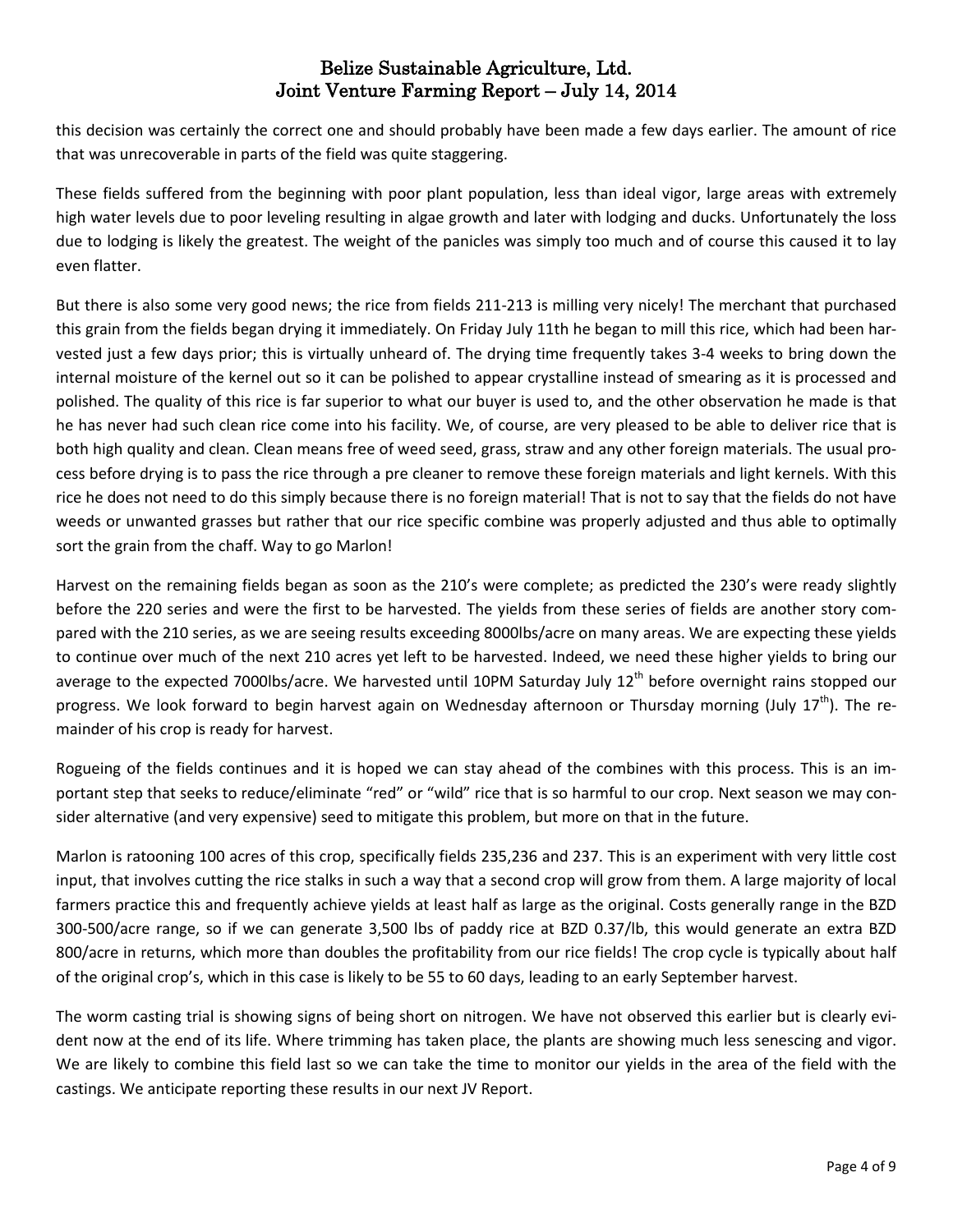An important part of these JV farming activities, especially as we grow our acreage, is to improve and develop our management strategy. As we prepare to farm acreages that are an order of magnitude or two greater than we have traditionally farmed, our organization needs to change. Some of the things we really enjoy doing must be given up because our job requires that we prioritize and do the things which are most important. Those things that can be done by others must be relinquished and newer, bigger priorities must be set. This can be difficult but is essential if our business is to grow successfully. Unarguably one of the most exciting pastimes on the farm is harvesting. There are few things that bring as much pleasure as driving through a mature crop and seeing it being loaded onto trailers, realizing that the risk of growing the crop has ended. It was with this excitement that Marlon was able to hand over the reins of the combine to a well trusted and experienced employee, knowing that he has never been at the helm of such an important operation on the farm; indeed the newly minted operator was himself surprised at the opportunity. This takes a level of maturity to recognize and even a greater level of surrender but that is what is necessary for growth to take place! Kudos to Marlon!





Combines ready to Harvest (July 3, 2014) Field 234 Just Before Harvest: Beautiful! (July 12, 2014)

#### **Other JV Farming Prospects**

We have completed land preparation on about half of the 650 acres of rented land at Hillbank/San Carlos area. With the recent rainfall we can expect to plant in the near future, and believe that soybeans will germinate well. We will continue to work on preparing the remaining Hillbank/San Carlos land, subject to rainfall.

We are also working hard to prepare the 280 acres of sandy black soil in the Blue Creek area, where we also hope to plant at least some of that ground this season.

One area that has been particularly challenging this year has been procuring adequate supplies of high quality soybean seeds. We have searched throughout the region (including Guatemala and Mexico) and there is a clear shortage of non-GMO seed. It has taken us a considerable amount of time, effort and scrambling to secure the necessary seed (of satisfactory quality) for our land. We now have 370 acres of soybean seed available. These are not our preferred varieties but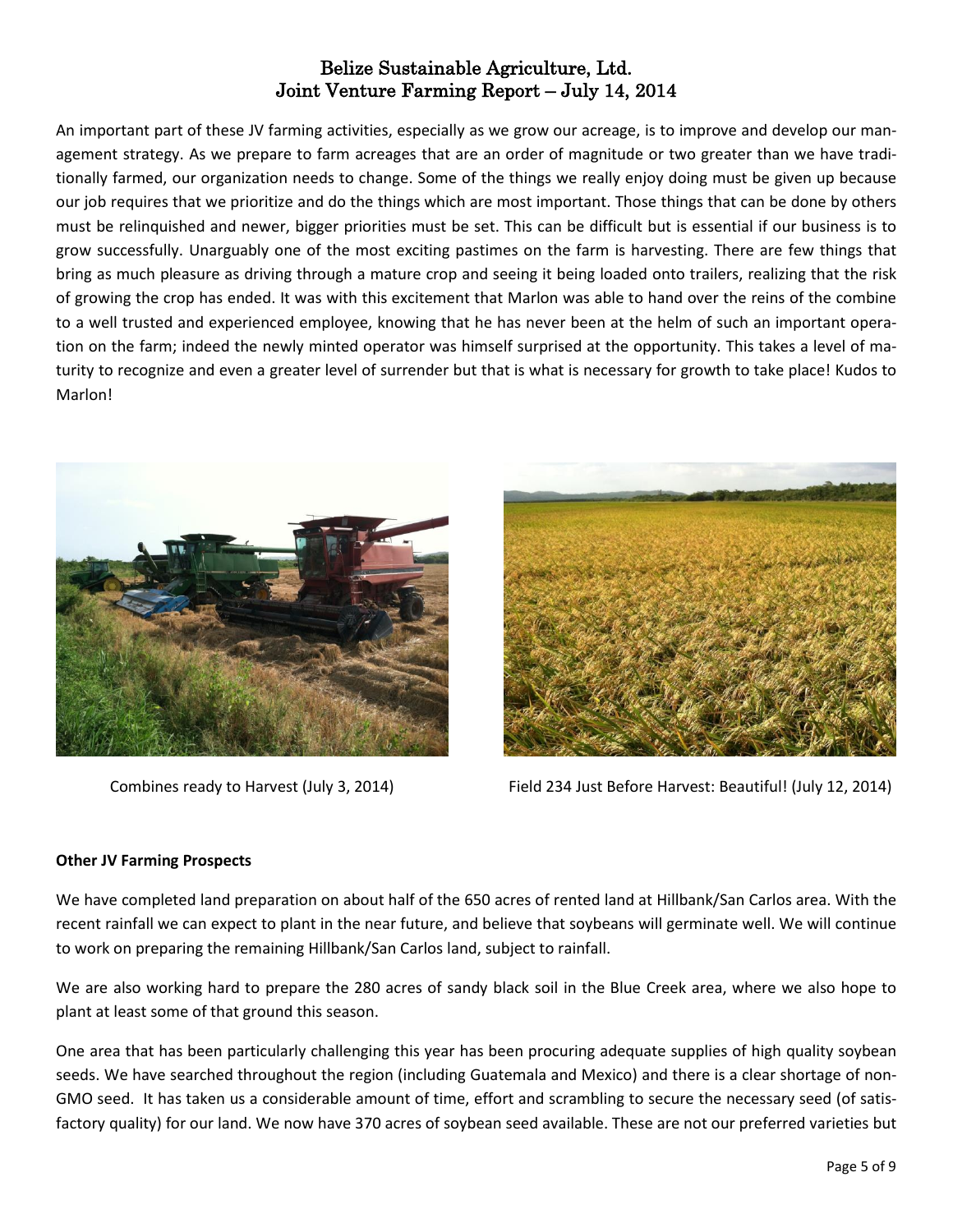are ones that nonetheless do reasonably well for summer crops. These are a local variety usually grown for winter crops called 3296 and another one known as Huasteca 300. This variety yields really well but is very difficult to maintain seed vitality over longer periods, even if in cold storage. The seed we are getting is fresh and has about 85% germination. It produces a big strong plant, but it very quickly breaks down after maturing. While these characteristics are not ideal, we will manage the challenge as it looks like these seeds/varieties are all that can be obtained for this season.

Changing how seeds of all kinds are procured must remain one of BSA's priorities going forward!

Where we do not have sufficient/satisfactory soybean seed, we will be planting milo. We have Marathon seed in stock with very good germination and vigor, and our remaining acres will likely be planted with this seed. While Milo is likely to generate only a modest profit, it will be important to have a crop in the ground to improve its quality ahead of this winter's key bean season, which has such good prospects for superior profitability.

#### **Summary and Conclusion**

We continue to expand the dialogue with our initial contacts in Guatemala. Among the key issues we are working on are: price, delivery terms, payment terms, and credit risk. We are looking to make an initial shipment of several truck loads (at 50,000 lbs/truck), leading to a total first order of 500 mt (~1,100,000 lbs, or 22 truckloads). A key issue is how we retain some type of security for any grain we ship to them. Traditionally, in international trade, with a new customer there would be either a Letter of Credit or the shipment would be COD. This seems to be different from how the Guatemalan buyers (other than the Frito-Lay type customer) have done business before and we are trying to our best to educate without appearing too arrogant or demeaning.

The current corn in storage has been tested for germination and it does not qualify for selling to the higher priced market of Frito-Lay in Guatemala. Given what we witnessed in terms of local drying methods, this was an expected outcome, but it is still disappointing as would like to get a first test order sold to Frito-Lay. However, we will ensure that our corn from this summer's crop is dried properly (e.g. by us) so that we can begin this promising relationship. best to ensure we have some corn that can fill this market from the current corn being grown. In the meantime we are making every effort to sell our current stock to feed industry buyers (less demanding) after ironing out the various logistical details.

We are also expanding our dialogue with several prospective bean buyers, both to help our local partners move their residual balance of beans and to establish direct contact with end user buyers going forward.

The local corn price is being dragged down by global forces, with current pricing in the BZD 0.21-0.22/lb range (~USD 6.00/bushel). We do not see any prospects for significant improvement, although the challenges faced by local Belizean farmers with this season may lead to continuing shortages next year.

Soybeans continue to be in strong local demand, and we are still seeing prices around the BZD 0.60/lb (USD 18.00/bushel), which is a nice premium to international prices.

Thanks!

John Peters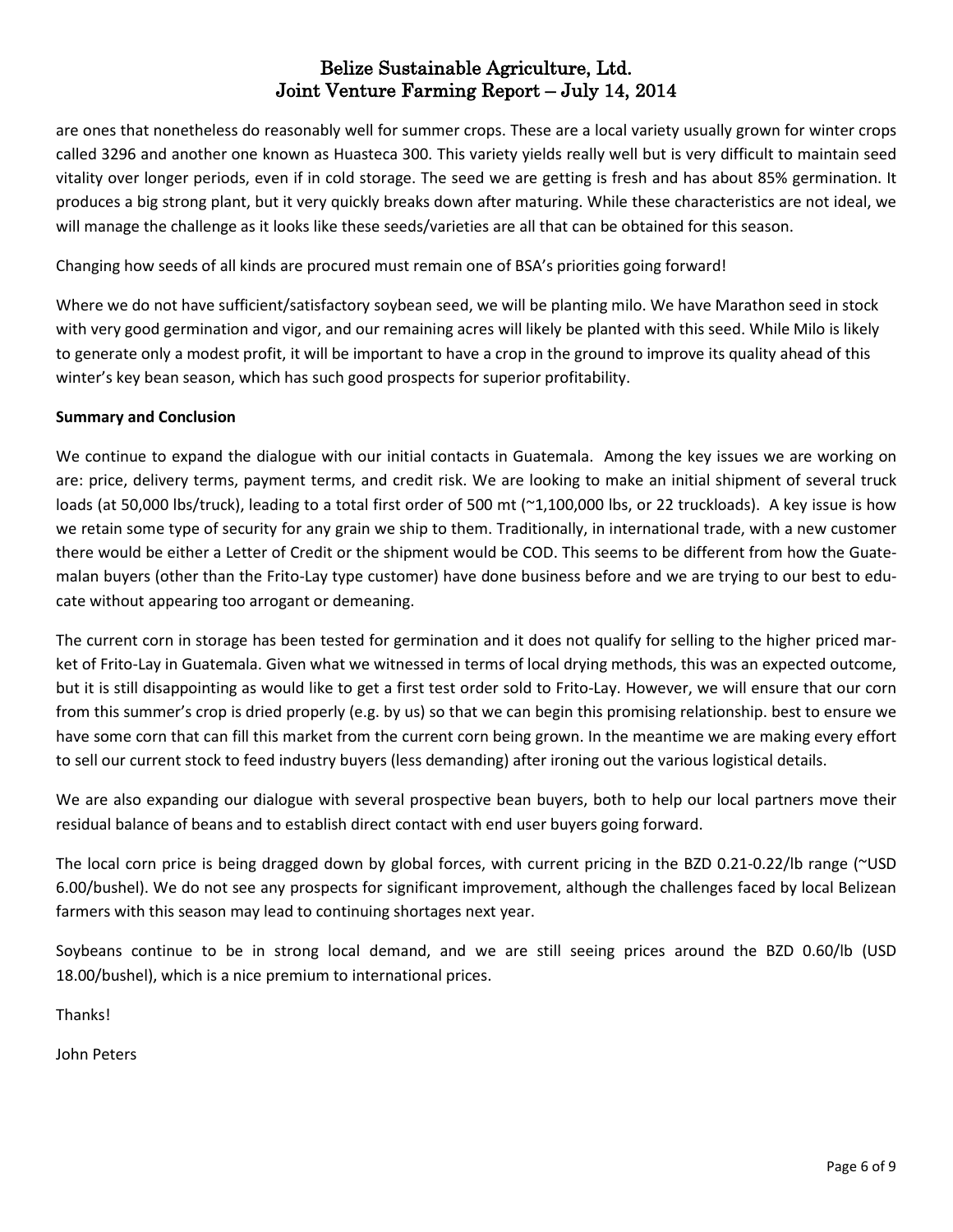| Grower                                         | Location | Field<br>$\#$   | Acres | Irr?        | Soil<br><b>Type</b> | Crop         | Seed Variety<br>(count/acre)                                                                                                        | Plant<br>Date | Stand<br>Date | Fertilizer<br>Program                                                                                                                   | Comments                                                                                                                                             |
|------------------------------------------------|----------|-----------------|-------|-------------|---------------------|--------------|-------------------------------------------------------------------------------------------------------------------------------------|---------------|---------------|-----------------------------------------------------------------------------------------------------------------------------------------|------------------------------------------------------------------------------------------------------------------------------------------------------|
| BSA/<br>Marlon & Team                          | Hillbank | ?               | 160   | ${\sf N}$   | Red                 | Milo         | Marathon                                                                                                                            |               |               | <b>TBA</b>                                                                                                                              | Land Prep continues                                                                                                                                  |
| BSA/<br>Marlon & Team                          | Hillbank | $\overline{?}$  | 370   | ${\sf N}$   | Red                 | Soy<br>Beans | Huasteca 300<br>120 acres<br>3296<br>250 acres                                                                                      |               |               | TBA                                                                                                                                     | Land Prep completed. Awaiting Soy-<br>bean planting                                                                                                  |
| BSA/<br>Marlon & Team                          | Hillbank | ?               | 120   | N           | Red                 | Corn?        | N/A                                                                                                                                 |               |               |                                                                                                                                         | Land Prep completed. Too late for<br>corn - Considering options                                                                                      |
| Thiessen<br><b>Brothers</b>                    | SC       | T1              | 131   | 80Y<br>51N  | Black-red<br>loam   | Corn         | Dekalb 7088<br>131 acres<br>(30,000)                                                                                                | June 6-7      | June 9-10     | 14-36-12<br>150lb<br>18-46-0<br>50lb                                                                                                    | Reviewing germination<br>91% germ                                                                                                                    |
| Thiessen<br><b>Brothers</b>                    | SC       | T <sub>2</sub>  | 139   | 80Y<br>59N  | Black-red<br>loam   | Corn         | Pioneer 4226<br>139 acres<br>(30,000)                                                                                               | May 29        | June 1        | 14-36-12<br>150lb<br>18-46-0<br>50lb                                                                                                    | Reviewing Germination results<br>Germination good<br>Vigor good<br>93% germ                                                                          |
| Thiessen<br><b>Brothers</b>                    | SC       | Trial<br>$TB-1$ | 51    | 36 Y<br>15N | Red                 | Corn         | Syngenta Impacto<br>26 acres<br>(30,000)<br>25 acres<br>(35,000)                                                                    | May 28        | <b>May 31</b> | 14-36-12<br>150lb<br>18-46-0<br>50lb                                                                                                    | Reviewing Germination results<br>Germination good<br>Vigor good<br>93% germ                                                                          |
| Thiessen<br><b>Brothers</b>                    | SC       | Trial<br>$TB-2$ | 52    | 36 Y<br>16N | Red                 | Corn         | Dekalb 7088<br>26 acres<br>(30,000)<br>26 acres<br>(35,000)                                                                         | May 28        | May 31        | 14-36-12<br>150lb<br>18-46-0<br>50lb                                                                                                    | Reviewing Germination results<br>Germination good<br>Vigor good<br>94% germ                                                                          |
| Thiessen<br>Brothers /<br>Marlon Dyck<br>Trial | SC       | Trial<br>$MD-1$ | 131   | 71 Y<br>60N | Red                 | Corn         | Syngenta Impacto<br>30.5 acres<br>(30,000)<br>30.5 acres<br>(35,000)<br>Dekalb 7088<br>35 acres<br>(30,000)<br>35 acres<br>(35,000) | June 7-8      | June 10-11    | 14-36-12<br>150lb<br>+ liquid<br>AlgaEnzims 1L/ac<br>AlZinc .5L/ac<br>Complex NPK<br>10L/ac<br>Complex NS+P<br>10L/ac<br>SinerFos 6L/ac | Trial Plot managed by Marlon Dyck<br>Reviewing Germination results-<br>Thiessen;<br>Impacto 93%<br>Dekalb 94%<br>Impacto 99% germ<br>Dekalb 99% germ |